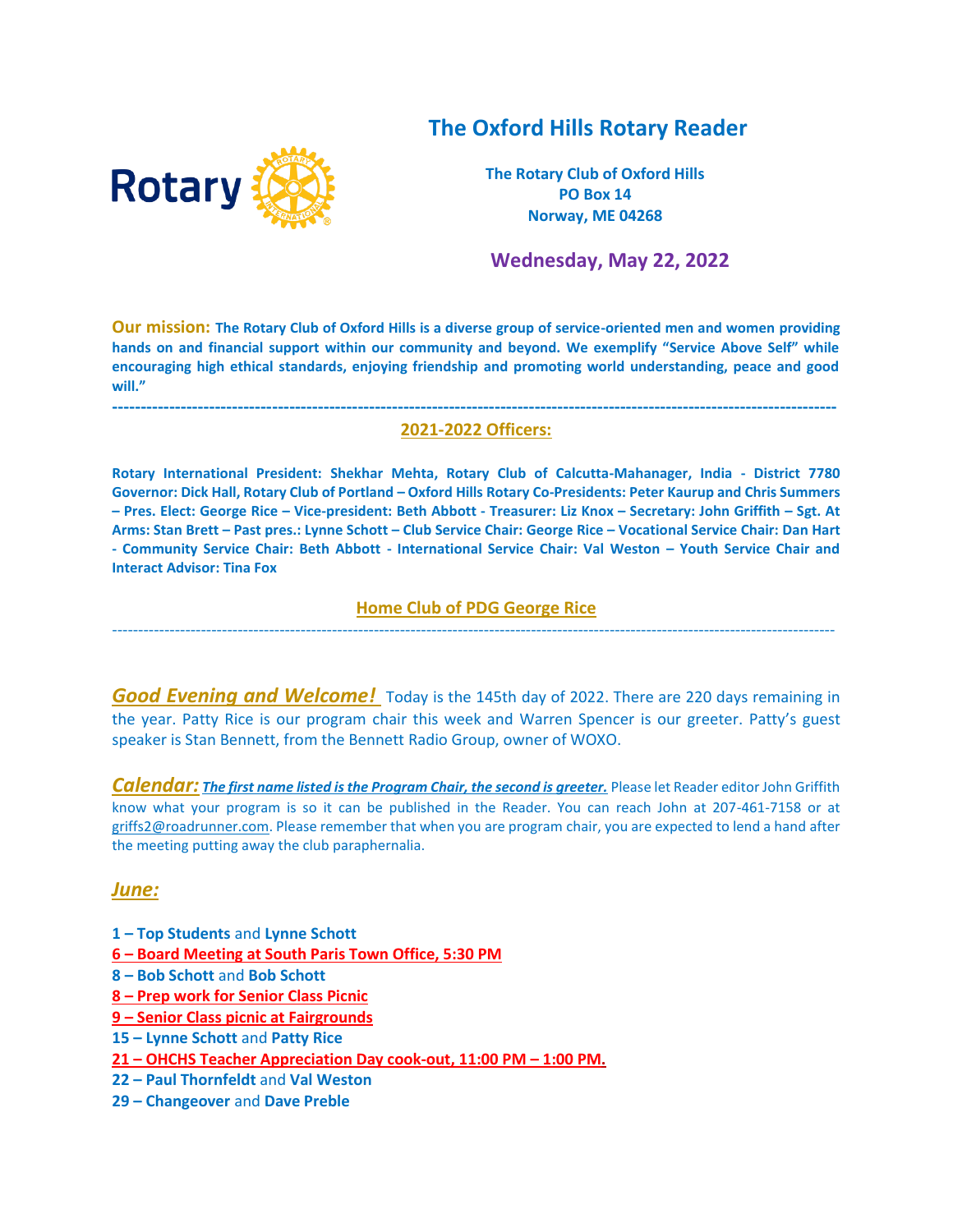## *Visiting Rotarians and Guests:*

Bonnie Gould, President of the Ossipee, NH, Rotary was our one visiting Rotarian. There were several spouses in attendance but I did not record them.

## *Rotary Moment:*

Greeter Paul Thornfeldt talked about Paul Harris Fellows and the Paul Harris Society. The Paul Harris Society recognizes Rotary members and friends of The Rotary Foundation who elect to contribute \$1,000 or more each year to the Annual Fund, PolioPlus Fund, or approved global grants. The purpose of the Paul Harris Society is to honor and thank individuals for their generous, ongoing support of The Rotary Foundation.

## *Announcements:*

**Liz Knox** looked into transportation to the Sea Dogs game on July 15. If we have 20 signed up, we can use the small bus at \$17.50 per person. If we have more than 20, we would need the larger bus and that would be \$21.25 per person.

*Patty Rice –* we have had our brochures updated and printed. There are 200 available so please help get them out there.

*George Rice –* Lobsters for Scholars are due back next (now this) week. If you have any that you don't think you will sell, please get them to George. If we sell all 150 tickets, we will make a profit of \$4,400.00.

*Tina Fox –* Project Graduation is Saturday night, June 11. We will need to start cooking hamburgers and hot dogs around 9:00 PM and will continue until 11:00 PM. Several people have signed up to help, but if you would like to be added to the list, speak to Tina. Also, there will be a Teacher Appreciation cook-out for the high school teachers on their last day of school, Tuesday, June 21, and we have been asked to cook for them as well. That would be from 11:00 AM – 1:00 PM. See Tina if you can help out.

## *Last Week:*

Co-President Chris led us in the Pledge and 4-Way Test and Curtis gave the blessing. This was our last evening dinner meeting until September. As such, we did not have a program.



**Lynne** had a happy \$5 for Abbie Earle's wedding to Vincent Ortiz that she was able to watch on her computer. She was also happy that her son and his family are improving from Covid.